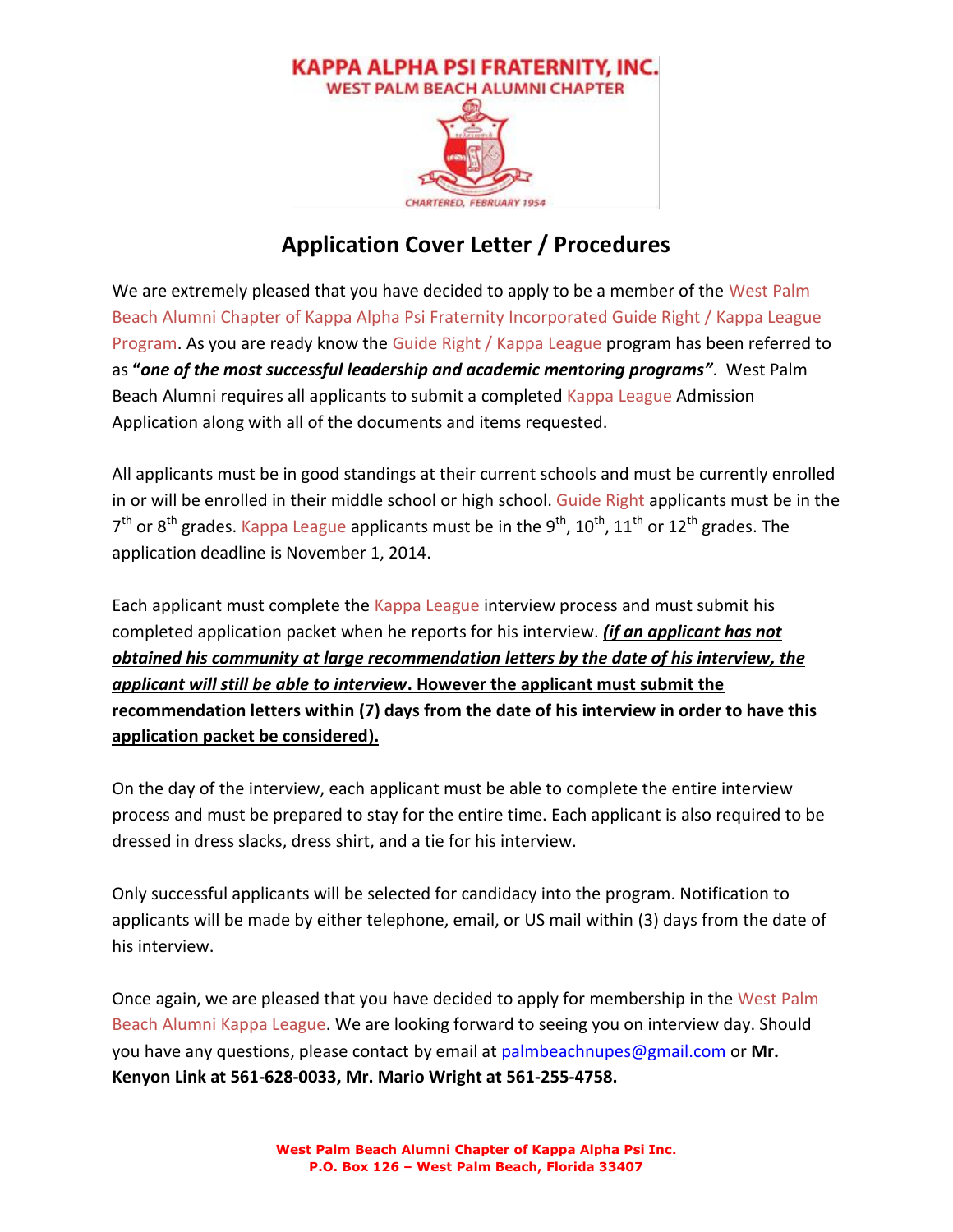

## **Membership Application**

Personal Information Sheet

#### **Mandatory Requirements:**

- *Minimum grade point average of at least 2.0 on a 4.0 grade scale*
- *Copy of Middle School or High School transcript or GPA Verification Form (or final year end report card)*
- *School Enrollment for upcoming School Year*
- *Page Typewritten Letter of Interest (Include personal history, extracurricular activities and/or organizations the candidate is affiliated)*
- *Letters of Recommendation (One letter from an adult outside the applicant's immediate family; the other from a teacher, counselor, pastor or community leader) and,*
- *A personal photograph.*

| <b>Application Fee: \$50</b>                                                                                                                                                                                                         |  |  |
|--------------------------------------------------------------------------------------------------------------------------------------------------------------------------------------------------------------------------------------|--|--|
| Personal:                                                                                                                                                                                                                            |  |  |
|                                                                                                                                                                                                                                      |  |  |
|                                                                                                                                                                                                                                      |  |  |
| <u>and the contract of the contract of the contract of the contract of the contract of the contract of the contract of the contract of the contract of the contract of the contract of the contract of the contract of the contr</u> |  |  |
| ,我们也不会有什么。""我们的人,我们也不会有什么?""我们的人,我们也不会有什么?""我们的人,我们也不会有什么?""我们的人,我们也不会有什么?""我们的人                                                                                                                                                     |  |  |
|                                                                                                                                                                                                                                      |  |  |
|                                                                                                                                                                                                                                      |  |  |
|                                                                                                                                                                                                                                      |  |  |
|                                                                                                                                                                                                                                      |  |  |
|                                                                                                                                                                                                                                      |  |  |
|                                                                                                                                                                                                                                      |  |  |
| Number of Brothers _____ Number of Sisters ____ Younger Than You _______                                                                                                                                                             |  |  |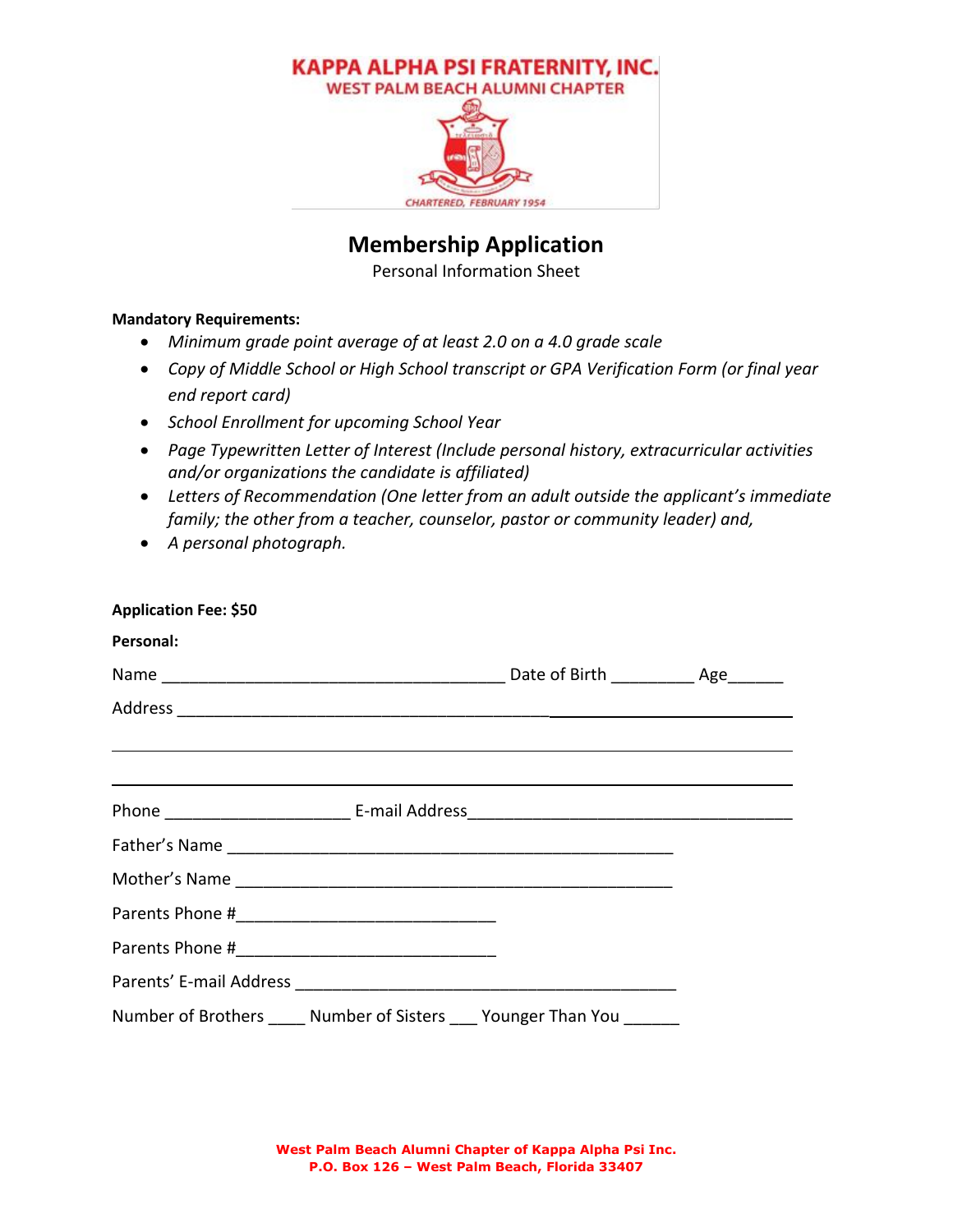

| <b>Academics:</b>                                                                       |                        |                                                                                                                                                                                                                                                                                                                                                                                                                                                                              |        |
|-----------------------------------------------------------------------------------------|------------------------|------------------------------------------------------------------------------------------------------------------------------------------------------------------------------------------------------------------------------------------------------------------------------------------------------------------------------------------------------------------------------------------------------------------------------------------------------------------------------|--------|
|                                                                                         |                        |                                                                                                                                                                                                                                                                                                                                                                                                                                                                              |        |
| G.P.A. (include transcript)                                                             |                        |                                                                                                                                                                                                                                                                                                                                                                                                                                                                              |        |
| <b>Upcoming Fall Classification (Circle One)</b>                                        |                        |                                                                                                                                                                                                                                                                                                                                                                                                                                                                              |        |
|                                                                                         | Middle School Freshman | Sophomore                                                                                                                                                                                                                                                                                                                                                                                                                                                                    | Junior |
| List of Courses Enrolled in this Past Semester __________________________________       |                        |                                                                                                                                                                                                                                                                                                                                                                                                                                                                              |        |
|                                                                                         |                        | <u> 1989 - Andrea State Andrea State Andrea State Andrea State Andrea State Andrea State Andrea State Andrea State Andrea State Andrea State Andrea State Andrea State Andrea State Andrea State Andrea State Andrea State Andre</u><br><u> 1989 - Andrea State Andrea State Andrea State Andrea State Andrea State Andrea State Andrea State Andrea State Andrea State Andrea State Andrea State Andrea State Andrea State Andrea State Andrea State Andrea State Andre</u> |        |
| Course enjoyed the most________________________________the least ______________________ |                        |                                                                                                                                                                                                                                                                                                                                                                                                                                                                              |        |
| What Colleges or Universities would you like to attend?                                 |                        | $\overline{\phantom{a}}$ , and the contract of the contract of the contract of $\overline{\phantom{a}}$ , and $\overline{\phantom{a}}$ , and $\overline{\phantom{a}}$                                                                                                                                                                                                                                                                                                        |        |
| Please list any medical conditions or allergies you may have and we should be aware of: |                        |                                                                                                                                                                                                                                                                                                                                                                                                                                                                              |        |
| Please list any medical conditions that we should be aware of:                          |                        |                                                                                                                                                                                                                                                                                                                                                                                                                                                                              |        |
| DO YOU PARTICIPATE IN ANY SPORTS? IF YES, WHICH ONES?                                   |                        |                                                                                                                                                                                                                                                                                                                                                                                                                                                                              |        |
|                                                                                         |                        |                                                                                                                                                                                                                                                                                                                                                                                                                                                                              |        |
|                                                                                         |                        |                                                                                                                                                                                                                                                                                                                                                                                                                                                                              |        |
|                                                                                         |                        |                                                                                                                                                                                                                                                                                                                                                                                                                                                                              |        |
|                                                                                         |                        |                                                                                                                                                                                                                                                                                                                                                                                                                                                                              |        |

**West Palm Beach Alumni Chapter of Kappa Alpha Psi Inc. P.O. Box 126 – West Palm Beach, Florida 33407**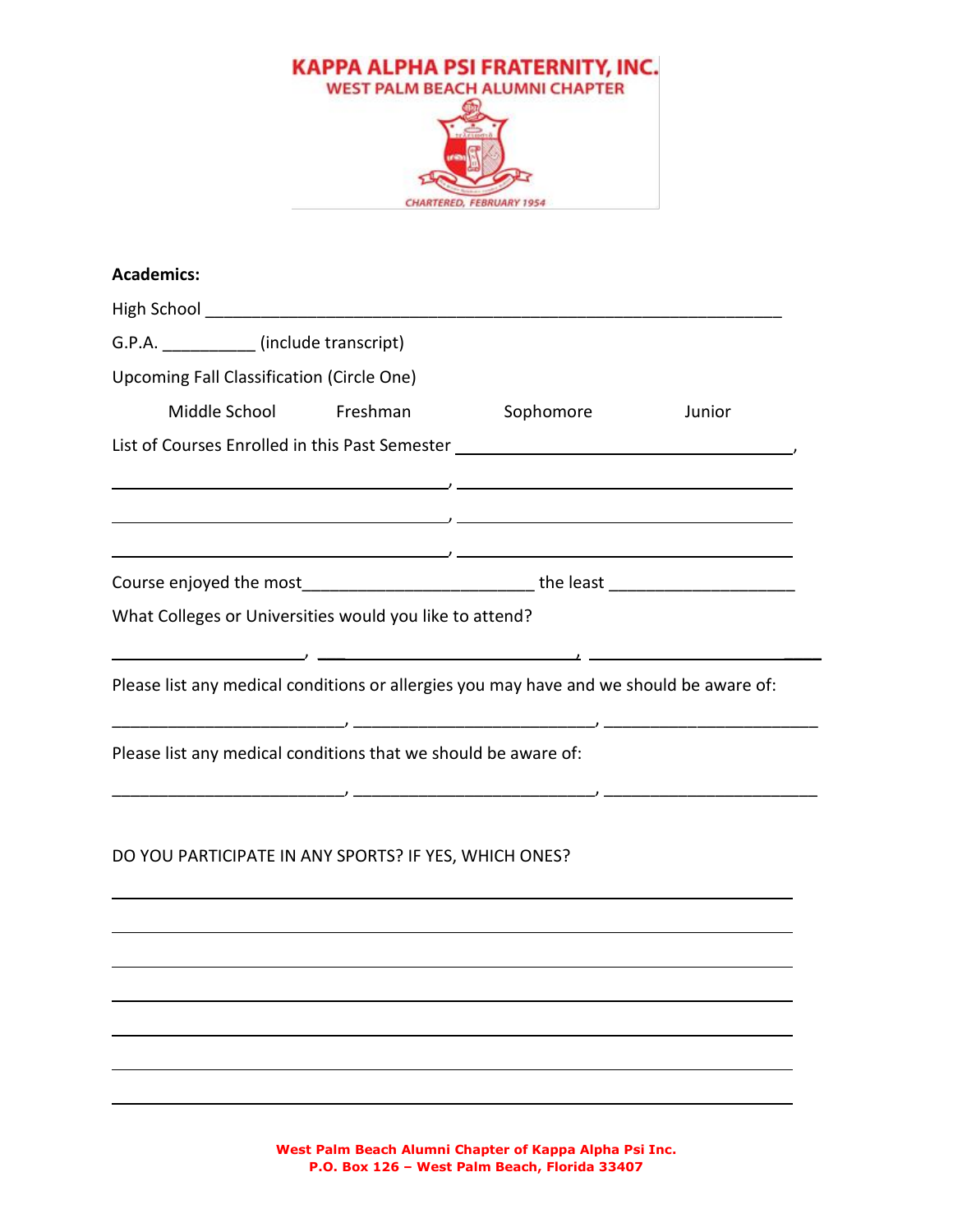

#### LIST ALL EXTRACURRICULAR ACTIVITES AND ORGANIZATIONS IN WHICH YOU ARE INVOLVED:

LIST ALL HOBBIES AND INTERESTS?

#### **PLEASE NOTE!!!**

Members of Kappa League are expected to maintain a decorum and attitude that is aligned with the objectives of the program.

Kappa League is an entity sponsored by Kappa Alpha Psi Fraternity Inc. however its participants are not considered or affiliated as members of the fraternity!!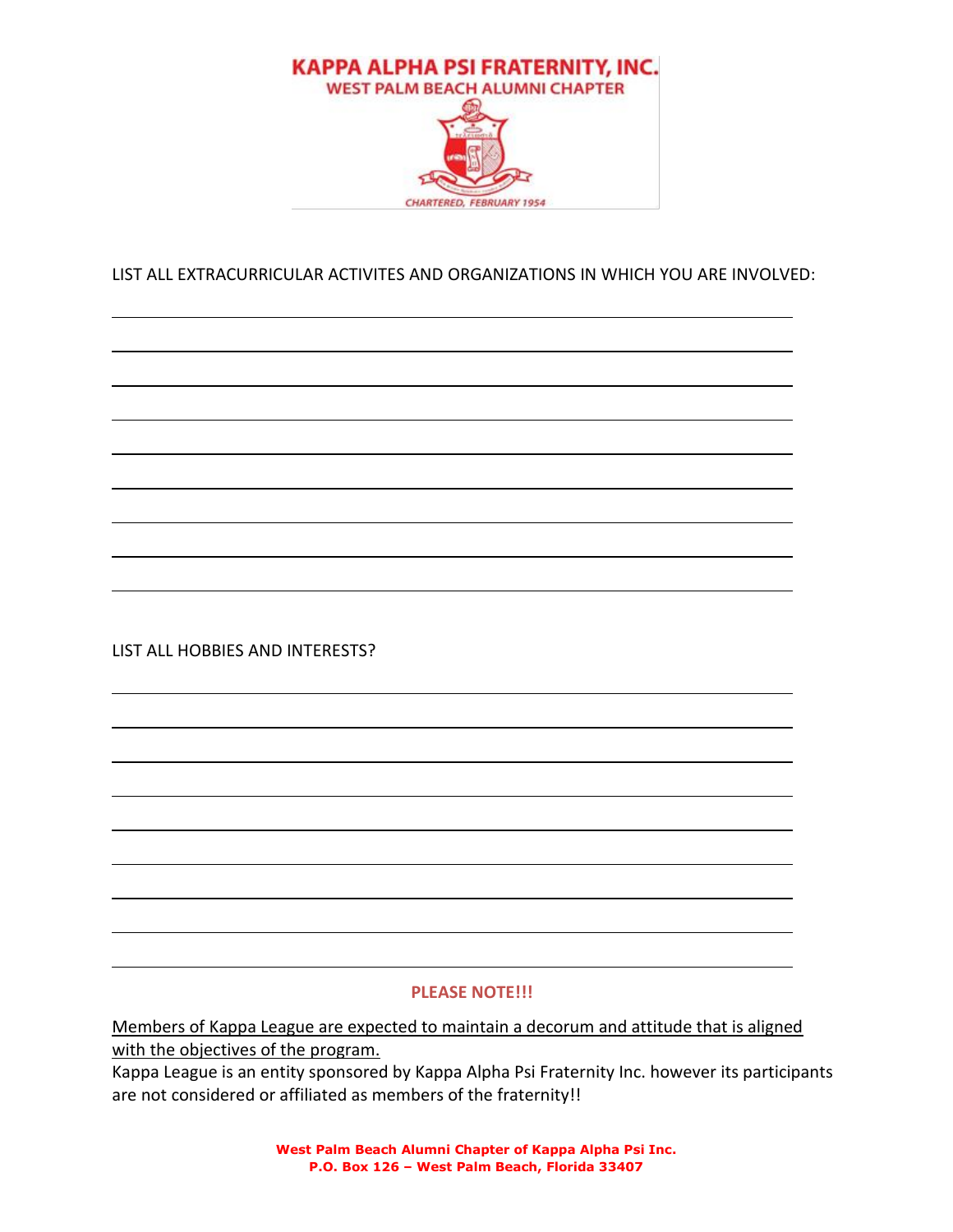

### **History of Guide Right**

Under the chairmanship of Mel Davis, the Los Angeles Alumni Chapter's Social Action Program took the form of training activity for young men of the Alain Leroy Locke High School. Called the Kappa Instructional Leadership League, it was designed to help young men grow, receive, and develop their leadership talents in every phase of human endeavour. It provided both challenging and rewarding experiences, which richly enhanced their lives. Membership was open to male students from the tenth through the twelfth grades. The fraternity sought to help these young men to achieve worthy goals for themselves and make constructive contributions to their community when leadership roles become the responsibility.

Kappa League was founded on Thursday, February 12, 1969, by the Los Angeles Alumni Chapter of Kappa Alpha Psi Fraternity, Inc., at Alain LeRoy Locke High School. Kappa League was adopted by the Grand Chapter of Kappa Alpha Psi Fraternity, Inc. at the 56<sup>th</sup> Grand Chapter which was held August 12-15, 1970. The founders of the Kappa Instructional Leadership League were Mel L. Davis an Elder Watson Diggs Awardee and Edgar H. Bishop.

Kappa League is a program for the educational, occupational and social guidance of male students in grades 6<sup>th</sup>-12<sup>th</sup>. The nucleus and primary focus of the Kappa League revolves around the "Five Phases" which are: 1. Self-Identity (Discipline, Assurance, Awareness, and Appearance), 2. Training (Academic, Career-Choice, Preparation, and Organization), 3. Competition (Politics, Career Advancement, and Sports), 4. Social (Religion, the Arts, Entertainment, Conversation/Communication, and Etiquette/Manners), 5. Health Education (Physical Fitness, Sex Education, Drug Education, and Health and Safety.)

http://natlkappaleague.org/index.php/about-kappa-league/kappa-league-history ===========================================================================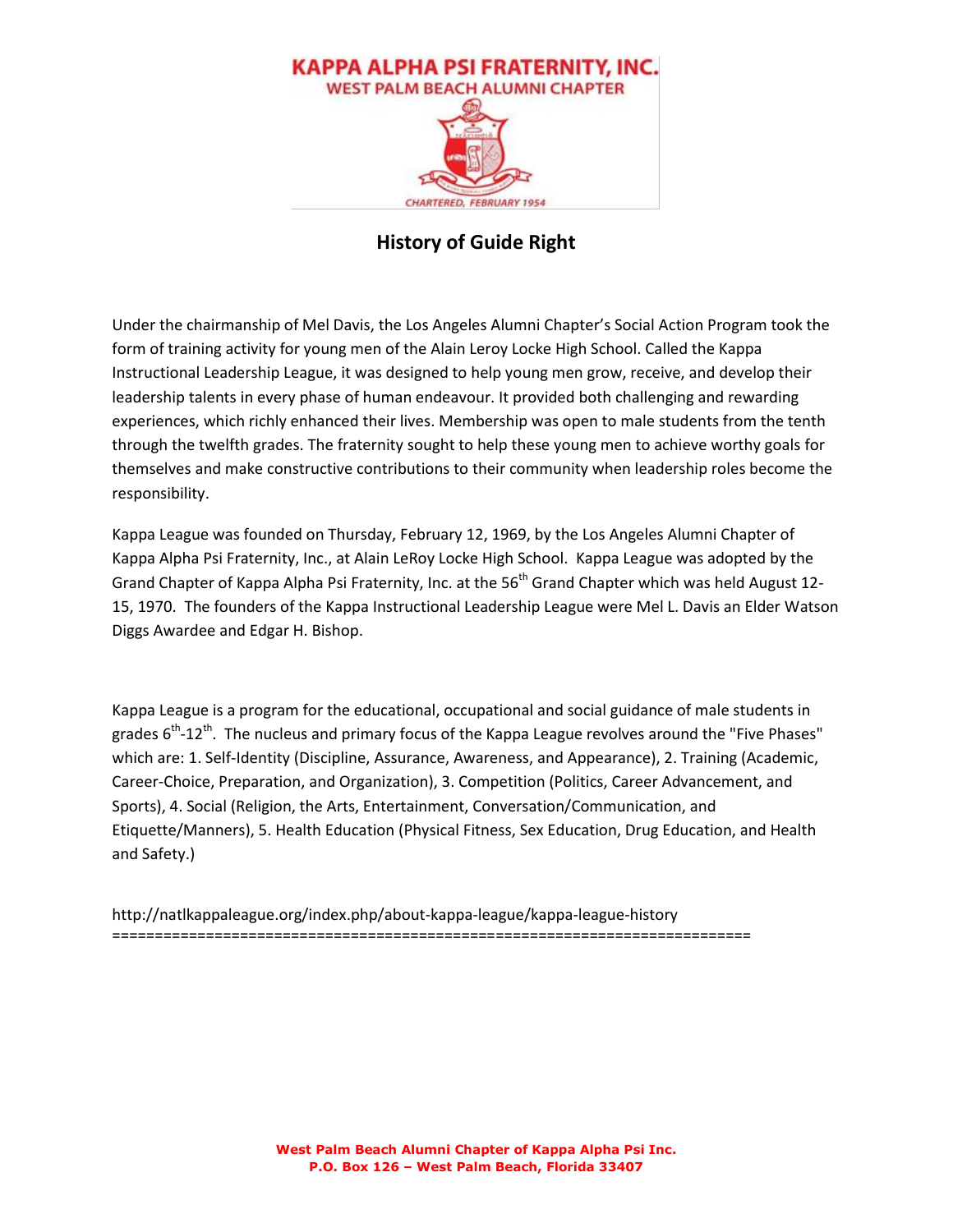

The basic objectives of Guide Rights may be summarized as follows:

- 1. To inspire service in the public interest through the cultural enrichment and character development of African American males.
- 2. To develop leadership skills while monitoring, encouraging, and rewarding outstanding academic performance.
- 3. To refine self-image, self-esteem, social skills, and environmental awareness.
- 4. To assist parents in the handling of their children by giving them opportunities to talk over their problems with those who know and are successful in their chosen vocations.
- 5. To afford less fortunate youths a respite from the drudgery of the streets, through sponsored entertainment and cultural enrichment.
- 6. To inform youth of the values of higher education, of assistance available for continued educational pursuits, scholarships, loans, professional counseling, fellowships, etc.; of various occupational and professional opportunities; and of current lab or demands and the trends on the labor market, supply rewards, etc.

Kappa Alpha Psi's commitment to young people is well established, and our Guide Right efforts, both individual and collective, continues to serve as a mechanism to "inspire service in the public interest",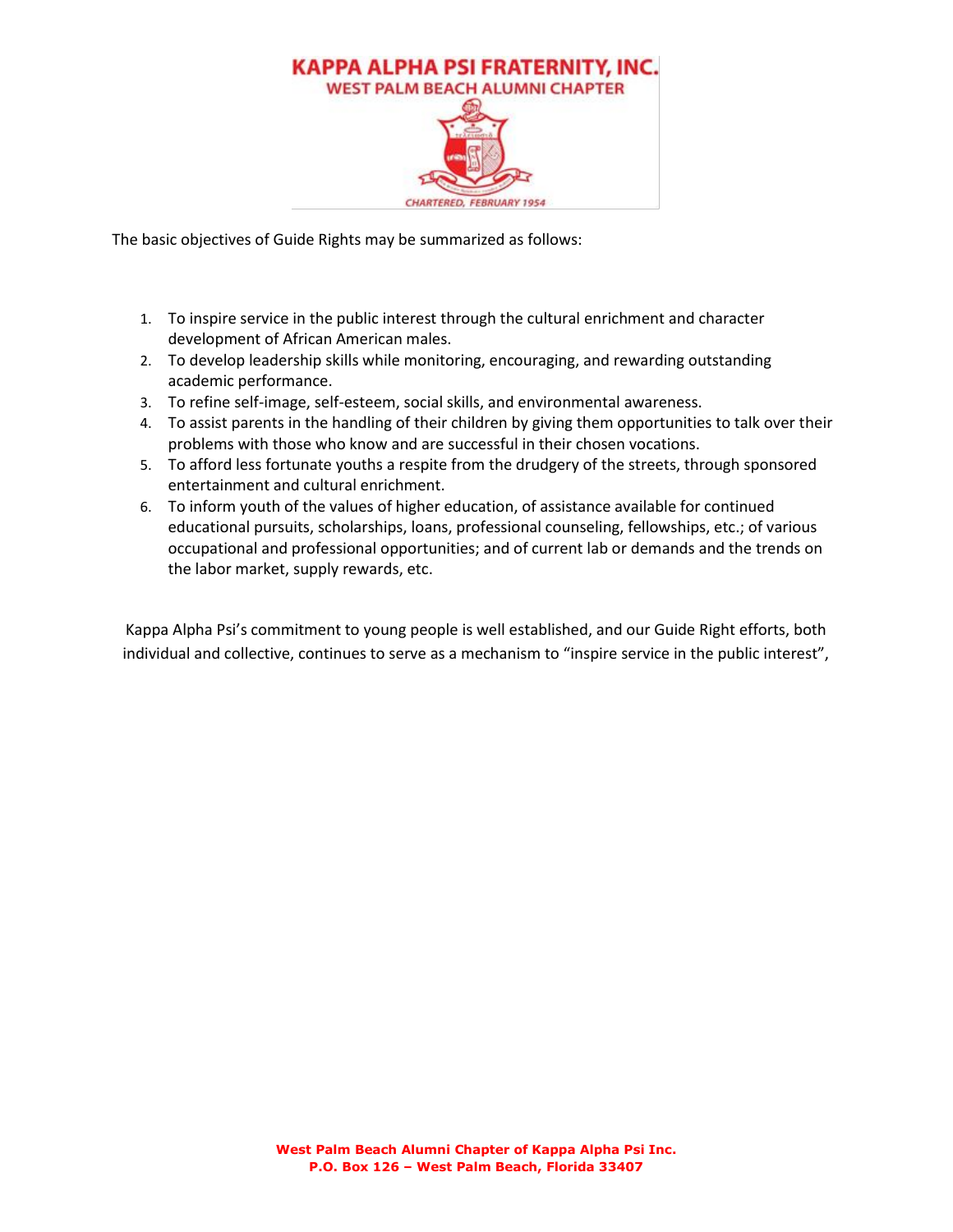

#### **PERMISSION SLIP FOR OUTINGS AND RELEASE OF LIABILITY**

|                                                                                                          | Work Phone: _____________________ |  |
|----------------------------------------------------------------------------------------------------------|-----------------------------------|--|
| IN CASE OF EMERGENCY, PLEASE NOTIFY                                                                      |                                   |  |
|                                                                                                          |                                   |  |
|                                                                                                          |                                   |  |
|                                                                                                          |                                   |  |
|                                                                                                          |                                   |  |
| participate in all WPBA Guide Right sponsored activities.                                                |                                   |  |
| As the natural and legal guardian of the above named child, I hereby certify to the best of my knowledge |                                   |  |
| the said nerson is free from sentagious disease, and is fit to narticipate in all LMDRA Guide Bight      |                                   |  |

the said person is free from contagious disease, and is fit to participate in all I WPBA Guide Right activities. I hereby hold WPBA Guide Right, WPBA Guide Right volunteers, WPBA Guide Right staff and participating organization FREE OF ALL LIABILITIY resulting from participation in the activities organized by WPBA Guide Right. I understand that this permission may be revoked at any time in writing signed by me and received at the office of WPBA Guide Right, and that unless revoked this permission and release will be relied upon by the WPBA Guide Right staff, volunteers, and participation organizations.

Date Signature of Parent/Guardian

\_\_\_\_\_\_\_\_\_\_\_\_\_\_\_\_\_\_\_\_\_ \_\_\_\_\_\_\_\_\_\_\_\_\_\_\_\_\_\_\_\_\_\_\_\_\_\_\_\_\_\_\_\_\_\_\_\_\_\_

**West Palm Beach Alumni Chapter of Kappa Alpha Psi Inc. P.O. Box 126 – West Palm Beach, Florida 33407**